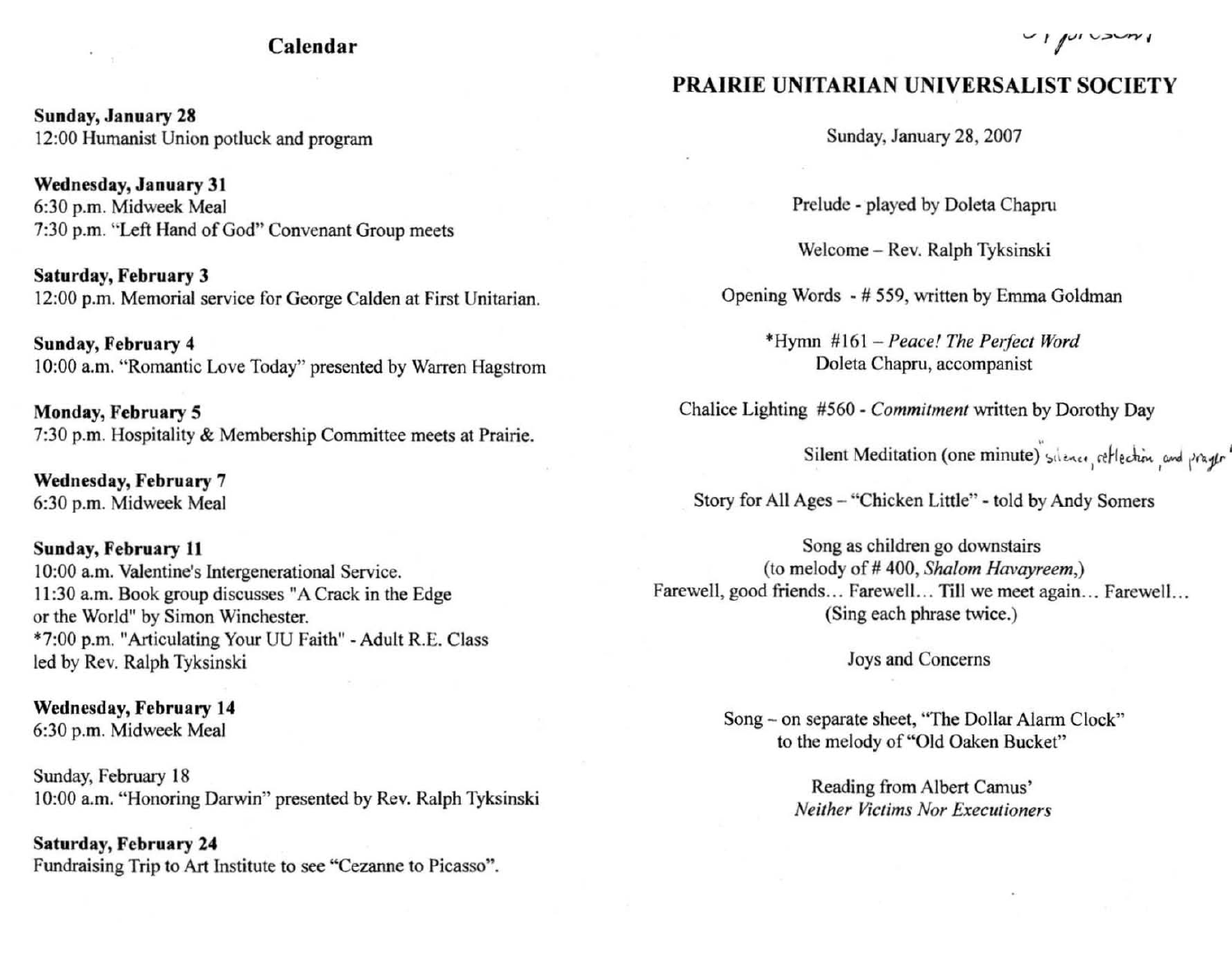Presentation - by Lea Zeldin - " Propaganda, Corporations & and Media"

Discussion

Offertory - played by Doleta Chapru

Introduction of Guests and Visitors

Prairie Announcements. (Additional announcements are in your order of service.)

> ·Hymn - on separate sheet - "Might is Right" to the melody of "Auld Lang Syne"

Closing Words #574 - "The Glories of Peace" from Micah 4:3

·Stand as you are able.

Welcome to our service! We are glad you are here. Today's presider is our part time minister Rev. Ralph Tyksinski. Music has been provided by frequent accompanist Doleta Chapru, using the electronic keyboard while our piano is being restrung. Lea Zeldin, longtime heath care advocate, WORT commentator, and 2007 Dr. Martin Luther King, Jr. award winner is our speaker. Mary Mullen, Program Co-Chair, coordinated this service.

### Announcements

EFT (Electronic Funds Transfer) is here! You can now have automatic contributions to Prairie paid from your bank account. Contact Robin Proud for the form and further information.

Humanist Union meets today for *The Faith Healers,* presented by Susan Hagstrom. Starting about 12:20 pm, Susan will describe some of the techniques used by faith healers, and how James Randi and his colleagues uncovered their frauds. Potluck lunch starts at noon.

Guest at Your Table boxes are due back this month. Place them in the basket in the lobby. Checks should be made out to UUSC.

Art Lovers - See the flier on the bulletin board for details on the February 24 trip to the Chicago Art Institute to see the exhibit "Cezanne to Picasso".

"Articulating Your UU Faith" is the title of the Adult Education coursewhich Rev. Ralph Tyksinski will teach on Sunday nights, beginning February 11. Sign up in the lobby.

Dave Zakem, longtime Prairie member now teaching in Laos, will be here in February to speak about and sell crafts from his Laotian neighborhood. Watch for more details.

Prairie's service auction will be on Sunday, March 18. Orange Schroeder will he our auctioneer and pizza lunch will be served. Start thinking of services or items you could offer.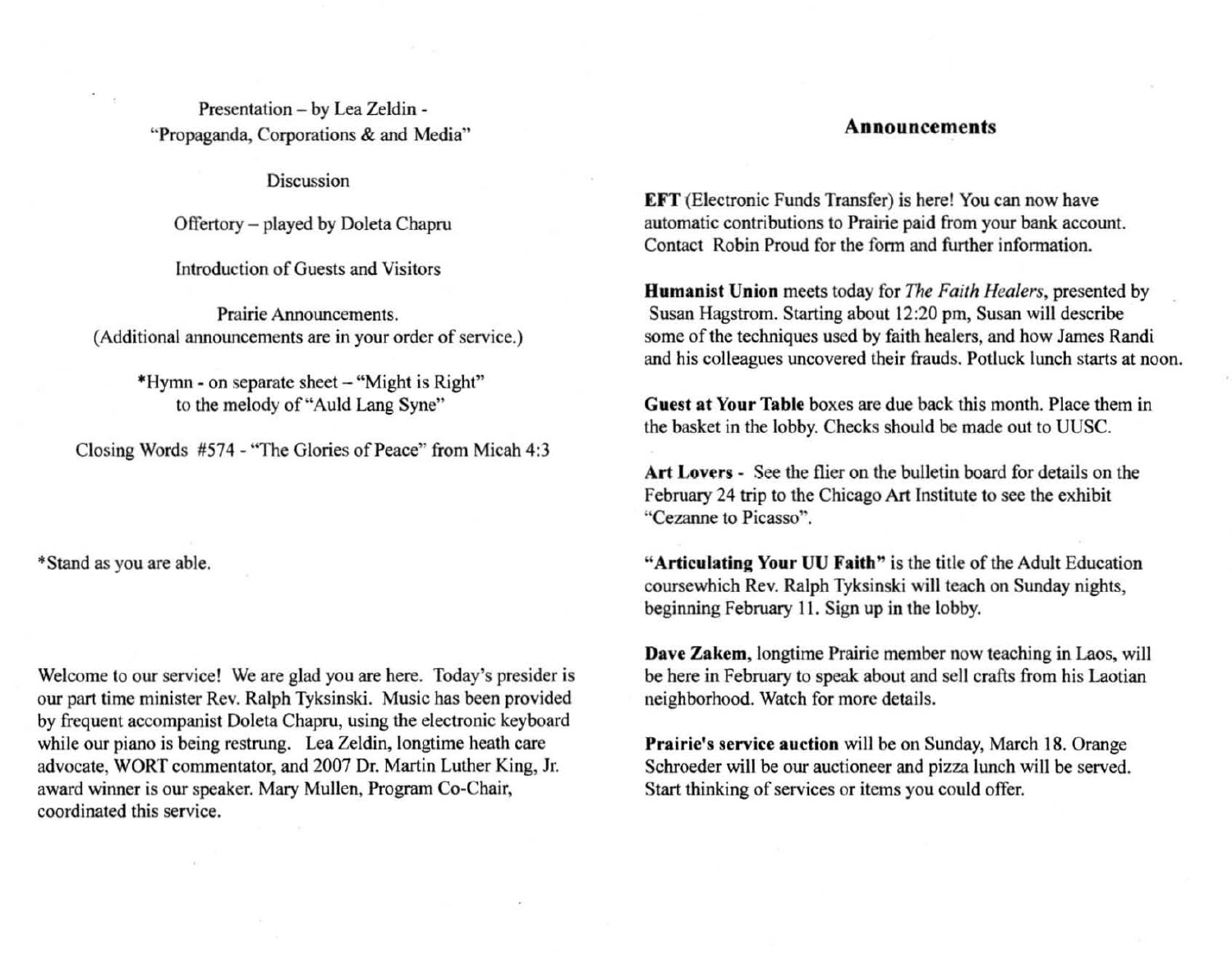# The Dollar Alarm Clock

By John Healy (to melody of *Old Oaken BUcket).* 

How dear to my heart are those chimes in the morning, That yank me from bed with melodious thrill; How sweet is the sound of the regular warning That yells that it's time that I hike to the mill. Without it I'd sleep till the sun had arisen Be late to the job that my boss lets me use; Get canned, perhaps steal, maybe land in a prison If the chimes didn't hustle me out of my snooze.

### Chorus

The faithful alarm clock The rattling alarm clock; The dollar alarm clock That rests on my shelf.

What a blessing it was when the thing was invented It beats the slave-driver who came with his stick; It rests on the shelf in the shack that I rented It never gets hungry; it never gets sick. If overly weary I take a tin bucket And place the alarm clock down into the thing, When it chimes in the morning it doubles the racket; It would wake up the dead when the two of them ring.

Sometimes the good woman gets worn out and weary And says we are hauling too much of a load, I tell her the journey would look still more dreary If the dollar alarm clock should fail to explode. Then here's to my booster that only needs winding, And here's to the victim that just keeps alive. The boss gets the money and I do the grinding; The clock starts the circus at quarter past five.

Might is Right by Covington Hall To melody of Auld lang Syne

Might was right when Christ was hanged Beside the Jordan's foam: Might was right when Gracchus bled, Upon the stones of Rome;<br>And Might was Right when Danton fell, When Emmet passed away-" 'Tis the logic of the Ancient World. And the Gospel of today "

Might was Righi when Spartacus Went down in seas of blood, And when the Commune perished In the selfsame crimson flood: And Might was Right at Cripple Creek, At Tampa, Homestead - yea! • 'Tis the logic of the Ancient World, And the Gospel of loday,"

Might was Right when Parsons died. When Ferrer followed him, When Cole's young life was beaten out In Spokane's dungeon grim; And Might was Right when Pettibone Went staggering down death's way -" 'Tis the logic of the Ancient World, And the Gospel of today."

Might is Right when Morgan builds A hell 'round every hearth; Might is Right when Kirby starves His peons off the earth; And Might was Right when Dietz became Wolf Weyerhauser's prey -" 'Tis the logic of the Ancient World, And the Gospel of today."

Might is Right when children die By thousands in the mills, When jeweled hands reach down and take The gold their blood distills. And Might is Right when maidens give Their love-dreams up for pay " 'Tis the logic of the Ancient World, And the Gospel of today."

Might was, it is, it ever will be, The One and Only Right: And so, O hosts of Toil awake! O workingmen, unite! Unite! Unite! For Might is Right. Tis Freedom's only way -" 'Tis the logic of the Ancient World, And the Gospel of today."